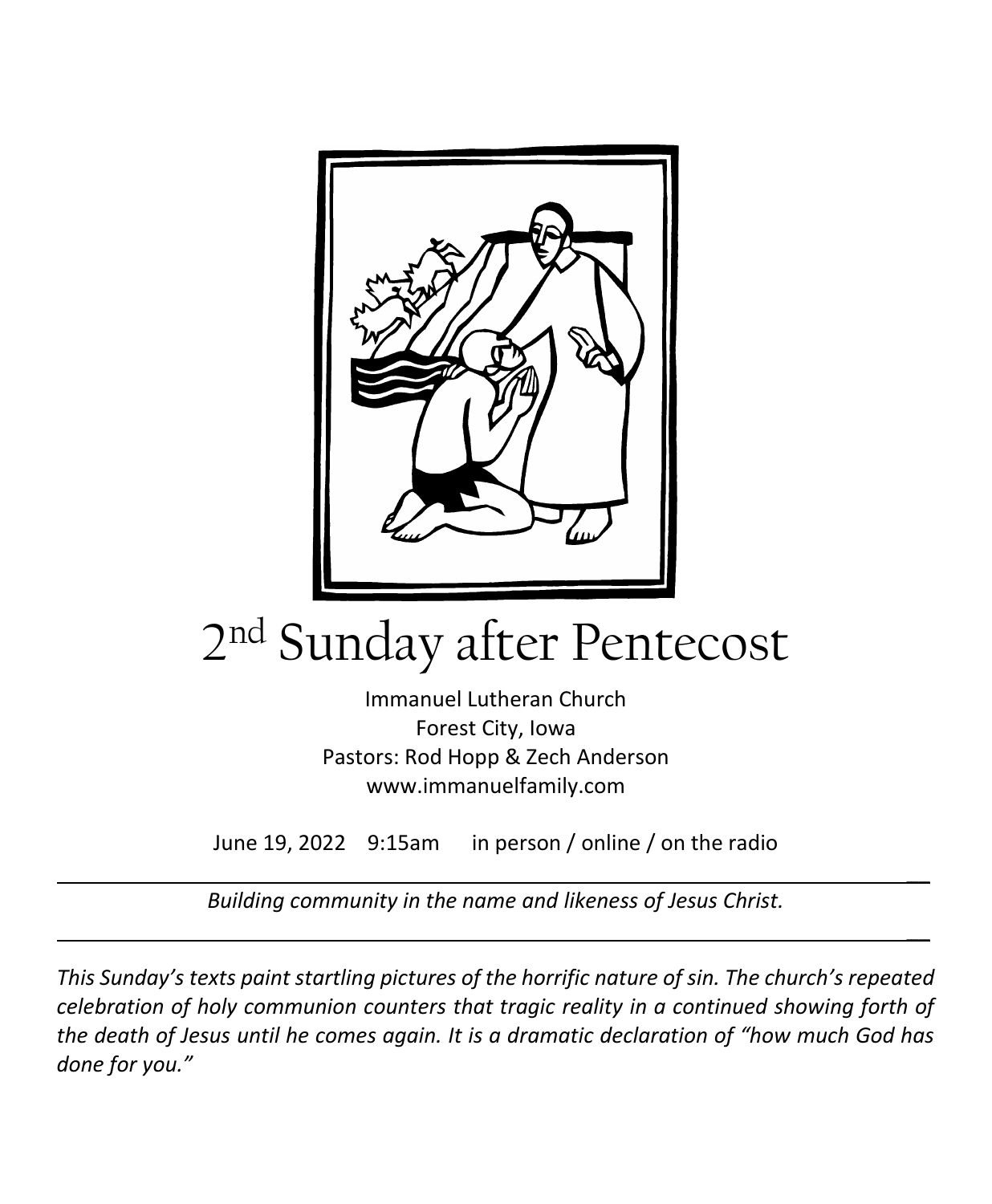# PRELUDE

WELCOME AND ANNOUNCEMENTS

CONFESSION & FORGIVENESS

Blessed be the holy Trinity,  $\pm$  one God, whose steadfast love endures forever.

**Amen.**

Let us confess our sin in the presence of God and of one another.

*Silence is kept for reflection.*

Merciful God,

**we confess that we have not followed your path**

**but have chosen our own way.**

**Instead of putting others before ourselves,**

**we long to take the best seats at the table.**

**When met by those in need,**

**we have too often passed by on the other side.**

**Set us again on the path of life.**

**Save us from ourselves**

#### **and free us to love our neighbors.**

#### **Amen.**

Hear the good news!

God does not deal with us according to our sins

but delights in granting pardon and mercy.

In the name of  $\pm$  Jesus Christ, your sins are forgiven.

You are free to love as God loves.

#### **Amen.**

GATHERING HYMN: **"God, Whose Almighty Word"** #673 ELW

# GREETING

The grace of our Lord Jesus Christ, the love of God, and the communion of the Holy Spirit be with you all. **And also with you.**

# PRAYER OF THE DAY

O Lord God, we bring before you the cries of a sorrowing world. In your mercy set us free from the chains that bind us, and defend us from everything that is evil, through Jesus Christ, our Savior and Lord.

**Amen.**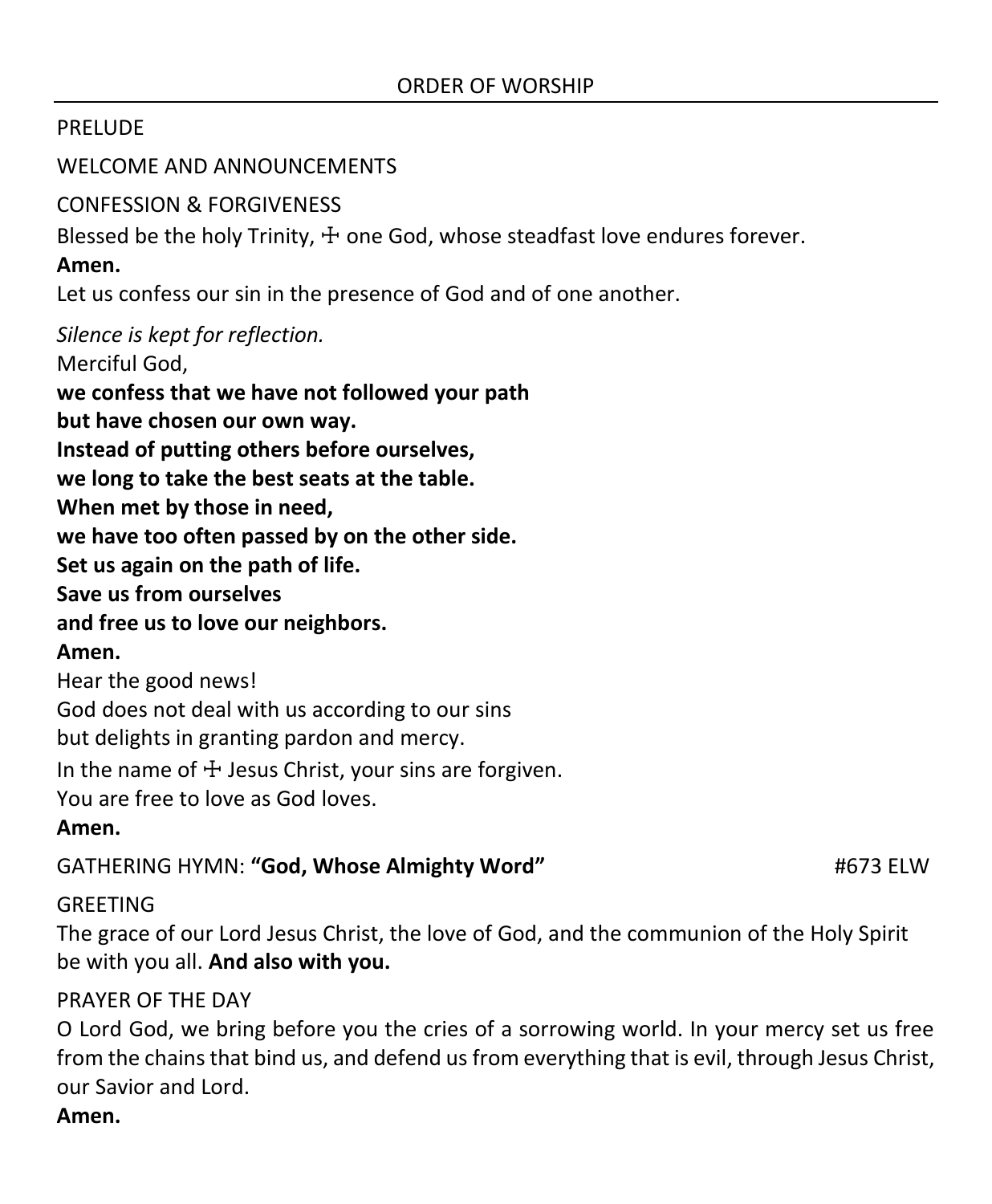FIRST READING: Isaiah 65:1-9 *The prophet sent to a rebellious people*

PSALM: Psalm 22:19-28 [read responsively]

 $19$ But you, O LORD, be not far away; O my help, hasten to my aid.

<sup>20</sup>**Deliver me from the sword, my life from the power of the dog.**

<sup>21</sup> Save me from the lion's mouth!

From the horns of wild bulls you have rescued me.

<sup>22</sup>**I will declare your name to my people; in the midst of the assembly I will praise you.**

 $23$ You who fear the LORD, give praise! All you of Jacob's line, give glory. Stand in awe of the LORD, all you offspring of Israel.

- <sup>24</sup>**For the LORD does not despise nor abhor the poor in their poverty; neither is the LORD's face hidden from them; but when they cry out, the LORD hears them.**
- $25$ From you comes my praise in the great assembly;

I will perform my vows in the sight of those who fear the LORD.

<sup>26</sup>**The poor shall eat and be satisfied,**

Pastor Michelle Gawienowski

Let those who seek the LORD give praise! May your hearts live forever!

<sup>27</sup>All the ends of the earth shall remember and turn to the LORD; all the families of nations shall bow before God.

<sup>28</sup>**For dominion belongs to the LORD, who rules over the nations.**

SECOND READING: Galatians 3:23-29 *In baptism, clothed with Christ: no longer Jew or Greek*

GOSPEL ACCLAMATION: **"Gracious Spirit, Heed Our Pleading"** #401 [sing refrain twice] Come, come, come, Holy Spirit, come. Come, come, come, Holy Spirit, come.

GOSPEL: Luke 8:26-39 *Jesus casts out demons possessing a man of the Gerasenes Announcement: Glory to you, O Lord. Conclusion: Praise to you, O Christ.*

CHILDREN'S SERMON / NOISY OFFERING FOR MISSIONARY KAREN

| SERMON                                                    |                       |                           | Pastor Rod |  |  |
|-----------------------------------------------------------|-----------------------|---------------------------|------------|--|--|
| HYMN OF THE DAY: "Praise the One Who Breaks the Darkness" |                       |                           |            |  |  |
| APOSTLES' CREED                                           |                       |                           | pg. 105    |  |  |
| PRAYERS: L: God, in your mercy, C: hear our prayer.       |                       |                           |            |  |  |
| Ruby Sue Albertsen                                        | Lois Holst            | <b>Ashley Rayhons</b>     |            |  |  |
| Liam Bartleson                                            | Alma Hovey            | Pøtt Van Auken            |            |  |  |
| Rebecca Blouitt                                           | Ken Melby             | family of Alan Wingert    |            |  |  |
| Viva Carpentier                                           | Jill (Lewison) Nedved | Missionary Karen Anderson |            |  |  |

Hayden Despenas Mark & Lisa Overlie Evangelical Lutheran Church of the Magallanes